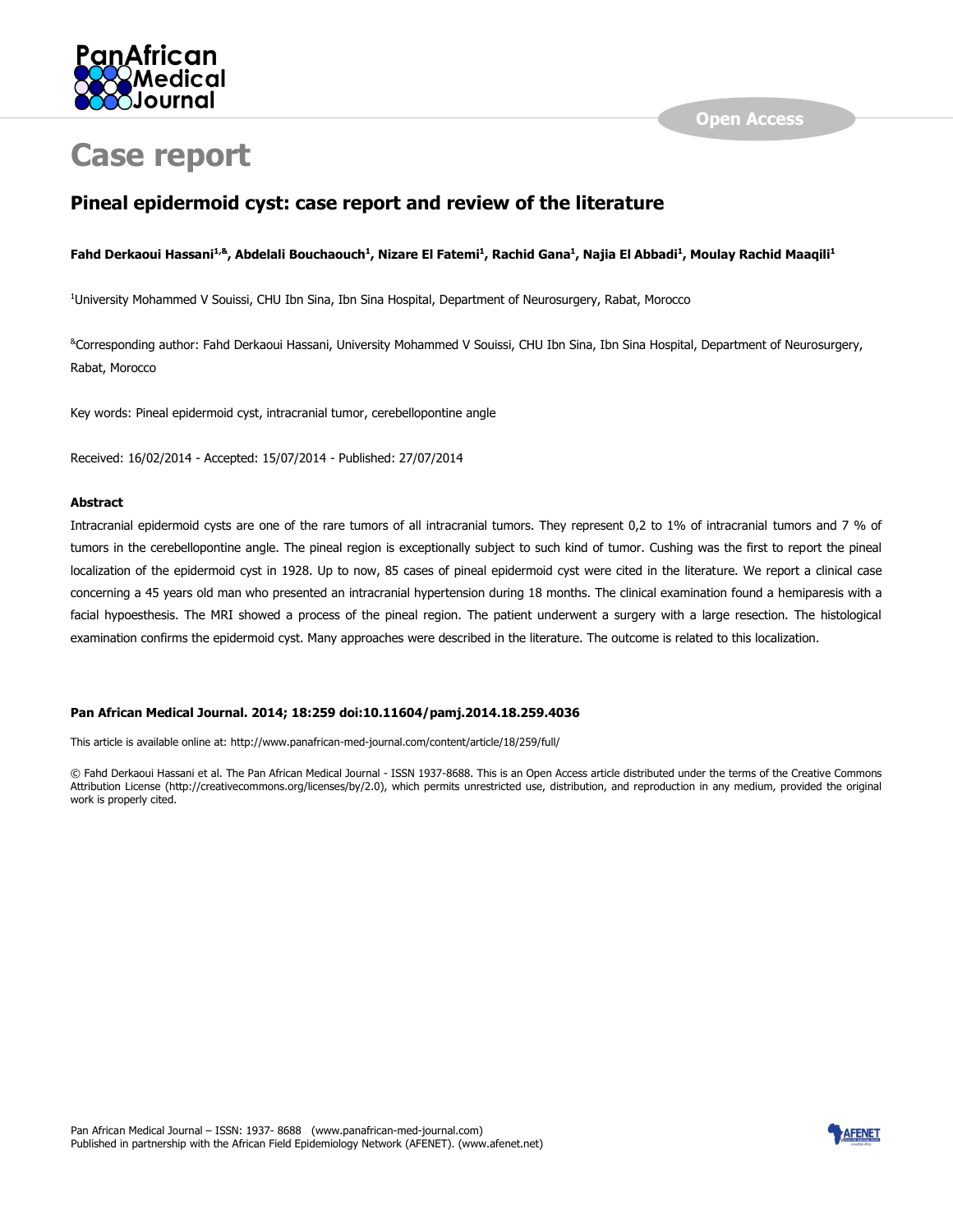#### **Introduction**

Intracranial epidermoid cysts are one of the rare tumors of all intracranial tumors. They represent 0,2 to 1% of intracranial tumors and 7 % of tumors in the cerebellopontine angle. The pineal region is exceptionally subject to such kind of tumor. We report a rare case of pineal epidermoid cyst.

## **Patient and observation**

We report a clinical case concerning a 45 years old man who presented an intracranial hypertension during 18 months. The clinical examination found a right side hemiparesis with a facial hypoesthesis and parinaud syndrom. The MRI (**[Figure 1](javascript:PopupFigure()**) showed a process of the pineal region, hypointense T1-weighted images and hyperintense T2 and FLAIR weighted images. The patient underwent a surgey via an occiptal transtentoriel approach with a large and partial resection. A solid part of the tumor and the capsule were deliberately left due to adhesions to the large veins in the region. It was a pearly tumor. The histological examination confirms the epidermoid cyst.

#### **Discussion**

The Epidermoid cyst is a rare and slow growing brain tumor. It represents approximately 1% of all intracranial tumors. This lesion is known to be often located in the Cerebellopontine angle whereas dermoid cyst prefers midline localization [\[1\]](file:///C:\Users\iamong\Desktop\PAMJ%20PDF%20files\PAMJ-18-251-300\PAMJ-18-251_300\PAMJ-18-259-article.htm%23ref1). The pineal localization is a very rare form of this intracranial lesion. It represents 0,2-1 % of all intracranial tumors [\[2](file:///C:\Users\iamong\Desktop\PAMJ%20PDF%20files\PAMJ-18-251-300\PAMJ-18-251_300\PAMJ-18-259-article.htm%23ref2)[,3\]](file:///C:\Users\iamong\Desktop\PAMJ%20PDF%20files\PAMJ-18-251-300\PAMJ-18-251_300\PAMJ-18-259-article.htm%23ref3). Cushing was the first to report the pineal localization of the epidermoid cyst in 1928 [\[4\]](file:///C:\Users\iamong\Desktop\PAMJ%20PDF%20files\PAMJ-18-251-300\PAMJ-18-251_300\PAMJ-18-259-article.htm%23ref4). Then, many others authors reported a few cases of pineal epidermoid cysts [\[4\]](file:///C:\Users\iamong\Desktop\PAMJ%20PDF%20files\PAMJ-18-251-300\PAMJ-18-251_300\PAMJ-18-259-article.htm%23ref4). Until 1974, 9 cases were reported in the literature [\[5\]](file:///C:\Users\iamong\Desktop\PAMJ%20PDF%20files\PAMJ-18-251-300\PAMJ-18-251_300\PAMJ-18-259-article.htm%23ref5). In 1999, 11 cases were analyzed by Mackay et al. [\[2\]](file:///C:\Users\iamong\Desktop\PAMJ%20PDF%20files\PAMJ-18-251-300\PAMJ-18-251_300\PAMJ-18-259-article.htm%23ref2). Since this date, many other papers were published dealing essentially with surgical treatment. Up to now, 85 cases of pineal epidermoid cyst were cited in the literature (**[Table 1](javascript:void(0))**).

Epidermoid cysts arise from rests of ectodermal cells misplaced during the division of the neuroectodermal and cutaneous ectoderm during the 3rd or 4th week of intrauterine development [\[2\]](file:///C:\Users\iamong\Desktop\PAMJ%20PDF%20files\PAMJ-18-251-300\PAMJ-18-251_300\PAMJ-18-259-article.htm%23ref2). A pearly aspect characterizes the epidermoids. The histological examination describes a capsule of stratified squamous epithelium containing desquamated epithelial cells, keratin and cholesterol [\[2\]](file:///C:\Users\iamong\Desktop\PAMJ%20PDF%20files\PAMJ-18-251-300\PAMJ-18-251_300\PAMJ-18-259-article.htm%23ref2).

The clinical presentation is often characterized by parinaud's syndrome and hydrocephalus. Hemiparesis and cerebellar signs can also be noticed [\[2\]](file:///C:\Users\iamong\Desktop\PAMJ%20PDF%20files\PAMJ-18-251-300\PAMJ-18-251_300\PAMJ-18-259-article.htm%23ref2). The CT scan shows a cyst lesion. The density is similar to cerebrospinal fluid. Sometimes, it is higher. We can appreciate a lesion of the quadrigeminal cistern causing sometimes hydrocephalus without a contrast enhancement. A variable imaging appearances is due the difference in cholesterol and protein content and the presence of hemorrhage. On MRI, epidermoid cyst is hypointense on T1 weighted images and hyperintense on T2 weighted and FLAIR images with no contrast enhancement [\[1\]](file:///C:\Users\iamong\Desktop\PAMJ%20PDF%20files\PAMJ-18-251-300\PAMJ-18-251_300\PAMJ-18-259-article.htm%23ref1). The diffusion-weighted images (DWI) allow to make a difference between an epidermoid cyst and an arachnoid cyst [\[2\]](file:///C:\Users\iamong\Desktop\PAMJ%20PDF%20files\PAMJ-18-251-300\PAMJ-18-251_300\PAMJ-18-259-article.htm%23ref2). Epidermoids are bright on DWI compared with other cystic lesions [\[6\]](file:///C:\Users\iamong\Desktop\PAMJ%20PDF%20files\PAMJ-18-251-300\PAMJ-18-251_300\PAMJ-18-259-article.htm%23ref6).

The main point of the surgical treatment is a radical excision of the epidermoid cyst with his capsule. However, it is a real challenge because of this localization. Some authors prefer to intentionally leave in situ fragments of the adherent capsule to the deep veins of this region to avoid any risk. Konovalov et al. [\[1\]](file:///C:\Users\iamong\Desktop\PAMJ%20PDF%20files\PAMJ-18-251-300\PAMJ-18-251_300\PAMJ-18-259-article.htm%23ref1) precise that radical removal was possible in only 50% of the presented cases of this series. Two approaches were described by Yasargil [\[1\]](file:///C:\Users\iamong\Desktop\PAMJ%20PDF%20files\PAMJ-18-251-300\PAMJ-18-251_300\PAMJ-18-259-article.htm%23ref1) in the surgical management of pineal epidermoids; the infratentorial supracerebellar approach and the occipital-transtentorial approach. The latter is preferred to direct attack of lesion with a significant supratentorial component [\[1](file:///C:\Users\iamong\Desktop\PAMJ%20PDF%20files\PAMJ-18-251-300\PAMJ-18-251_300\PAMJ-18-259-article.htm%23ref1)[,7\]](file:///C:\Users\iamong\Desktop\PAMJ%20PDF%20files\PAMJ-18-251-300\PAMJ-18-251_300\PAMJ-18-259-article.htm%23ref7). The infratentorial approach allows to reach the tumor before the veins come into view [\[1\]](file:///C:\Users\iamong\Desktop\PAMJ%20PDF%20files\PAMJ-18-251-300\PAMJ-18-251_300\PAMJ-18-259-article.htm%23ref1). Other approaches are used including the interhemispheric trancallosal approach [\[8\]](file:///C:\Users\iamong\Desktop\PAMJ%20PDF%20files\PAMJ-18-251-300\PAMJ-18-251_300\PAMJ-18-259-article.htm%23ref8), the transventricular approach [\[7\]](file:///C:\Users\iamong\Desktop\PAMJ%20PDF%20files\PAMJ-18-251-300\PAMJ-18-251_300\PAMJ-18-259-article.htm%23ref7), the combined supra-infratentorial transsinus approach [\[2\]](file:///C:\Users\iamong\Desktop\PAMJ%20PDF%20files\PAMJ-18-251-300\PAMJ-18-251_300\PAMJ-18-259-article.htm%23ref2). The ventriculoperitoneal shunt could be used in some cases of hydrocephalus with intracranial hypertension [\[7\]](file:///C:\Users\iamong\Desktop\PAMJ%20PDF%20files\PAMJ-18-251-300\PAMJ-18-251_300\PAMJ-18-259-article.htm%23ref7). A therapeutic stereotactic aspiration is also proposed for the treatment of epidermoid cyst. Kitchen et al. [\[9\]](file:///C:\Users\iamong\Desktop\PAMJ%20PDF%20files\PAMJ-18-251-300\PAMJ-18-251_300\PAMJ-18-259-article.htm%23ref9) reported one case with VP shunt and stereotactic aspiration. This technique remains with many disavantages. First, the aspiration don't take off the capsule which represents a high risk of recurrence, spontaneous rupture of the cyst, an aseptic meningitis and malignant transformation of the epidermoid cyst. The direct surgical approach seems to be more helpful for these patients. Mackay [\[2\]](file:///C:\Users\iamong\Desktop\PAMJ%20PDF%20files\PAMJ-18-251-300\PAMJ-18-251_300\PAMJ-18-259-article.htm%23ref2) analysed 12 reported cases of pineal epidermoid cysts since 1968. The outcome was good in 10 of the 12 cases. Two cases had aseptic meningitis. One death was recorded. The patient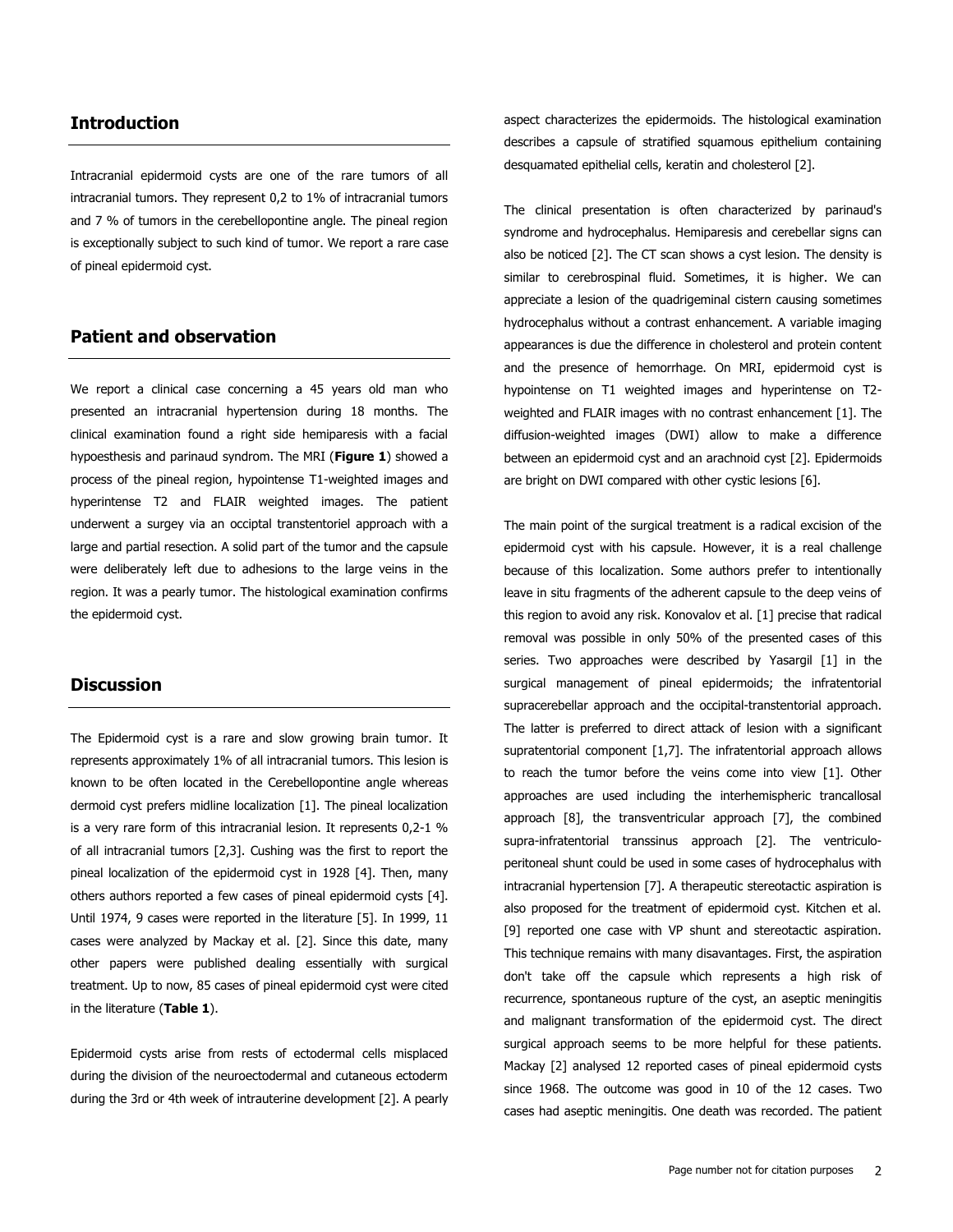had presented a hemiparesis and cerebellar signs. He underwent a parial resection throw an interhemispheric transcallosal approach for a large process of the pineal and thalamic region. He had only a VP shunt for hydrocephalus 6 months after the first surgery due to the progression of the lesion. [\[2\]](file:///C:\Users\iamong\Desktop\PAMJ%20PDF%20files\PAMJ-18-251-300\PAMJ-18-251_300\PAMJ-18-259-article.htm%23ref2)

# **Conclusion**

Pineal epidermoid cyst is a very rare entity. The direct surgery with total removal is the ideal treatment. Unfortunately, it's not always possible because of the characteristics of the tumor and the pineal region. It remains the first choice.

#### **Competing interests**

The authors declare no competing interest.

### **Authors' contributions**

All authors have contributed to the writing of this manuscript and read and approved the final version.

### **Table and figure**

**[Table 1](javascript:void(0))**: Publications reporting cases or series of Pineal epidermoid cysts since 1928. The papers were searched on pubmed using Key words: Pineal and Epidermoid cyst

**[Figure 1](javascript:PopupFigure()**: Preoperative MRI of a Pineal Epidermoid cyst. The MRI showed a lesion of the pineal region, hypointense T1-weighted with no contrast enhancement, hyperintense T2-weighted. Diffusion weighted images showed a bright at the pineal region with extension on supratentorial

#### **References**

- 1. Konovalov AN, Spallone A, Pitzkhelauri DI. Pineal epidermoid cysts: diagnosis and management. J Neurosurg. 1999;91(3):370-4. **[PubMed](http://www.ncbi.nlm.nih.gov/entrez/query.fcgi?db=PubMed&cmd=Search&doptcmdl=Citation&defaultField=Title+Word&term=Konovalov%20AN%5bauthor%5d+AND++Pineal+epidermoid+cysts:+diagnosis+and+management)** | **[Google Scholar](http://scholar.google.com/scholar?hl=en&q=+Pineal+epidermoid+cysts:+diagnosis+and+management)**
- 2. MacKay CI, Baeesa SS, Ventureyra EC. Epidermoid cysts of the pineal region. Childs Nerv Syst. 1999;15(4):170- 8.**[PubMed](http://www.ncbi.nlm.nih.gov/entrez/query.fcgi?db=PubMed&cmd=Search&doptcmdl=Citation&defaultField=Title+Word&term=MacKay%20CI%5bauthor%5d+AND++Epidermoid+cysts+of+the+pineal+region)** | **[Google Scholar](http://scholar.google.com/scholar?hl=en&q=+Epidermoid+cysts+of+the+pineal+region)**
- 3. Laleva M, Uzunov K, Gabrovski N, et al. Epidermoid cysts in the pineal region analysis of four cases and review of the literature. Khirurgiia (Sofiia). 2009;(6):52-6. **[PubMed](http://www.ncbi.nlm.nih.gov/entrez/query.fcgi?db=PubMed&cmd=Search&doptcmdl=Citation&defaultField=Title+Word&term=Laleva%20M%5bauthor%5d+AND++%5bEpidermoid+cysts+in+the+pineal+region+analysis+of+four+cases+and+review+of+the+literature%5d)** | **[Google Scholar](http://scholar.google.com/scholar?hl=en&q=+%5bEpidermoid+cysts+in+the+pineal+region+analysis+of+four+cases+and+review+of+the+literature%5d)**
- 4. Smaltino F, Cucciniello B. A case of epidermoid of the epiphysary region. Rass Int Clin Ter. 1967;47(16):881- 8. **[PubMed](http://www.ncbi.nlm.nih.gov/entrez/query.fcgi?db=PubMed&cmd=Search&doptcmdl=Citation&defaultField=Title+Word&term=Smaltino%20F%5bauthor%5d+AND++%5bA+case+of+epidermoid+of+the+epiphysary+region%5d)** |**[Google Scholar](http://scholar.google.com/scholar?hl=en&q=+%5bA+case+of+epidermoid+of+the+epiphysary+region%5d)**
- 5. Sambasivan M, Nayar A. Epidermoid cyst of the pineal region. J Neurol Neurosurg Psychiatr. 1974;37(12):1333- 5.**[PubMed](http://www.ncbi.nlm.nih.gov/entrez/query.fcgi?db=PubMed&cmd=Search&doptcmdl=Citation&defaultField=Title+Word&term=Sambasivan%20M%5bauthor%5d+AND++Epidermoid+cyst+of+the+pineal+region)** | **[Google Scholar](http://scholar.google.com/scholar?hl=en&q=+Epidermoid+cyst+of+the+pineal+region)**
- 6. Ahmed I, Auguste KI, Vachhrajani S, et al. Neurosurgical management of intracranial epidermoid tumors in children: Clinical article. J Neurosurg Pediatr. 2009;4(2):91- 6. **[PubMed](http://www.ncbi.nlm.nih.gov/entrez/query.fcgi?db=PubMed&cmd=Search&doptcmdl=Citation&defaultField=Title+Word&term=Ahmed%20I%5bauthor%5d+AND++Neurosurgical+management+of+intracranial+epidermoid+tumors+in+children:+Clinical+article)** | **[Google Scholar](http://scholar.google.com/scholar?hl=en&q=+Neurosurgical+management+of+intracranial+epidermoid+tumors+in+children:+Clinical+article)**
- 7. Chandy MJ, Damaraju SC. Benign tumours of the pineal region: a prospective study from 1983 to 199 Br J Neurosurg. 1998;12(3):228-33. **[PubMed](http://www.ncbi.nlm.nih.gov/entrez/query.fcgi?db=PubMed&cmd=Search&doptcmdl=Citation&defaultField=Title+Word&term=Chandy%20MJ%5bauthor%5d+AND++Benign+tumours+of+the+pineal+region:+a+prospective+study+from+1983+to+1997)** | **[Google Scholar](http://scholar.google.com/scholar?hl=en&q=+Benign+tumours+of+the+pineal+region:+a+prospective+study+from+1983+to+1997)**
- 8. Jia W, Ma Z, Liu IY, et al. Transcallosal interforniceal approach to pineal region tumors in 150 children. J Neurosurg Pediatr. 2011;7(1):98-103. **[PubMed](http://www.ncbi.nlm.nih.gov/entrez/query.fcgi?db=PubMed&cmd=Search&doptcmdl=Citation&defaultField=Title+Word&term=Jia%20W%5bauthor%5d+AND++Transcallosal+interforniceal+approach+to+pineal+region+tumors+in+150+children)** | **Google [Scholar](http://scholar.google.com/scholar?hl=en&q=+Transcallosal+interforniceal+approach+to+pineal+region+tumors+in+150+children)**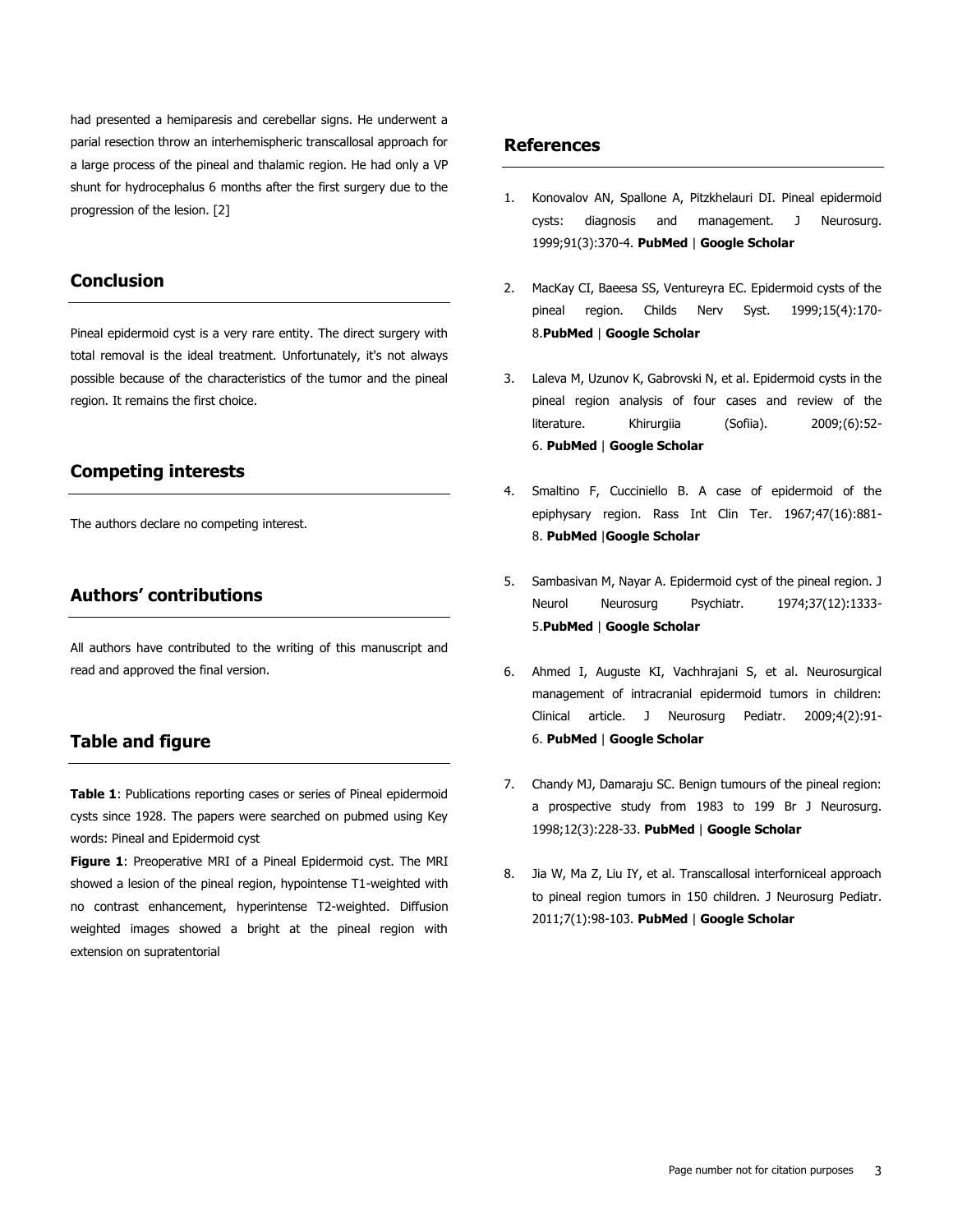| Table 1: Publications reporting cases or series of Pineal epidermoid cysts since 1928. The papers were searched on pubmed using |      |                 |
|---------------------------------------------------------------------------------------------------------------------------------|------|-----------------|
| Key words: Pineal and Epidermoid cyst                                                                                           |      |                 |
| Author                                                                                                                          | Year | Number of cases |
| Cushing[4]                                                                                                                      | 1928 | $\mathbf{1}$    |
| Van Gehuchten et al.[4]                                                                                                         | 1940 | $\mathbf{1}$    |
| Daum et al.[4]                                                                                                                  | 1950 | $\mathbf{1}$    |
| Fasiani et al.[4]                                                                                                               | 1955 | $\mathbf{1}$    |
| Smaltino et al.[10]                                                                                                             | 1968 | $\mathbf{1}$    |
| Schiavi et Gemolotto                                                                                                            | 1968 | $\mathbf{1}$    |
| Kirsch et Stears                                                                                                                | 1970 | $\mathbf{1}$    |
| Sambasivan et Nayar                                                                                                             | 1974 | $\mathbf{1}$    |
| McDonnel                                                                                                                        | 1977 | $\mathbf{1}$    |
| Ventureyra et al.                                                                                                               | 1981 | $\mathbf{1}$    |
| Yamanouchi et al.                                                                                                               | 1985 | $\mathbf{1}$    |
| Braga et al.                                                                                                                    | 1987 | $\mathbf{1}$    |
| Wang et al.                                                                                                                     | 1989 | $\mathbf{1}$    |
| Maeda et al.                                                                                                                    | 1990 | $\mathbf{1}$    |
| Kasai et al.                                                                                                                    | 1990 | $\mathbf{1}$    |
| Kitchen et al.                                                                                                                  | 1992 | $\mathbf{1}$    |
| Balderrama et al.                                                                                                               | 1995 | $\mathbf{1}$    |
| Kitayama et al.                                                                                                                 | 1996 | $\mathbf{1}$    |
| Chandy et al.                                                                                                                   | 1998 | 11              |
| Ziyal et al.                                                                                                                    | 1998 | $\mathbf{1}$    |
| Mackay et al.                                                                                                                   | 1999 | $\mathbf{1}$    |
| Konovalov et al.                                                                                                                | 1999 | 6               |
| Tosaka et al.                                                                                                                   | 2001 | $\mathbf{1}$    |
| Koziarski et al.                                                                                                                | 2003 | $\mathbf{1}$    |
| Marwin et al.                                                                                                                   | 2003 | $\mathbf{1}$    |
| Fischer et al.                                                                                                                  | 2004 | $\mathbf{1}$    |
| Kurosaki et al.                                                                                                                 | 2005 | $\mathbf{1}$    |
| Parwani et al.                                                                                                                  | 2005 | 3               |
| Kumar et al.                                                                                                                    | 2006 | $\overline{2}$  |
| Desai et al.                                                                                                                    | 2006 | $\overline{24}$ |
| Pagni et al.                                                                                                                    | 2007 | $\mathbf{1}$    |
| Roy et al.                                                                                                                      | 2008 | $\mathbf{1}$    |
| Laleva et al.                                                                                                                   | 2009 | $\overline{4}$  |
| Sajko et al.                                                                                                                    | 2009 | $\mathbf{1}$    |
| Jimenez et al.                                                                                                                  | 2010 | $\mathbf{1}$    |
| Meguro et al.                                                                                                                   | 2010 | $\mathbf{1}$    |
| Jia et al.                                                                                                                      | 2011 | $\overline{2}$  |
| Uschold et al.                                                                                                                  | 2011 | $\mathbf{1}$    |
| Mao et al.                                                                                                                      | 2012 | $\mathbf{1}$    |
| Senapati et al.                                                                                                                 | 2012 | $\overline{1}$  |